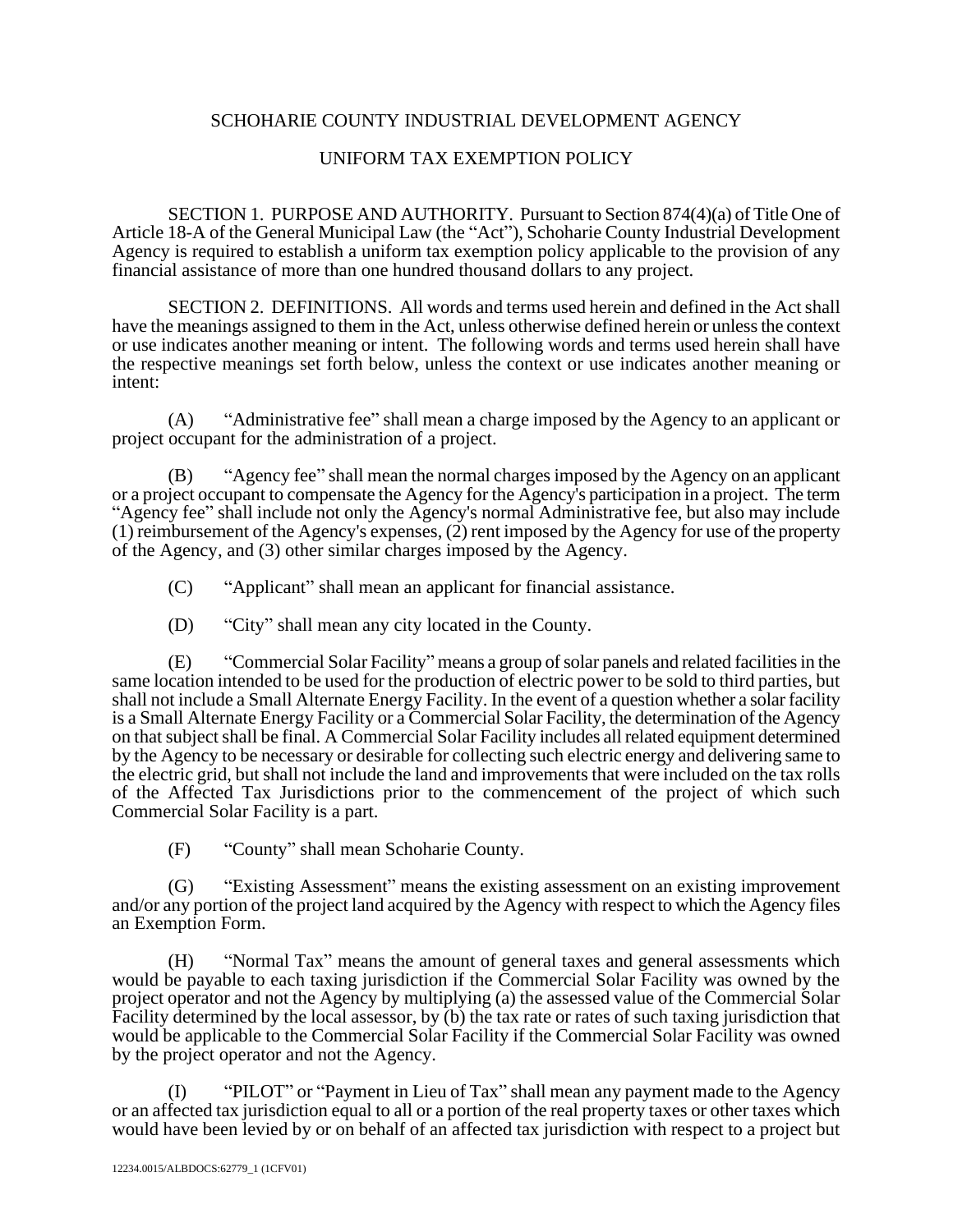for tax exemption obtained by reason of the involvement of the Agency in such project, but such term shall not include Agency fees.

(J) "School District" shall mean any school district located in the County.

(K) "Small Alternate Energy Facility" means a facility (1) that is determined by the Agency to be a facility described in Section  $487(1)$  of the Real Property Tax Law (including solar energy equipment, a solar energy system, farm waste electric generating equipment, and a farm waste energy system), (2) that is installed or to be installed in a residence, a farm or a small business located within the County and (3) that is not a Commercial Solar Facility.

(L) "Tax exemption" shall mean any financial assistance granted to a project which is based upon all or a portion of the taxes which would otherwise be levied and assessed against a project but for the involvement of the Agency.

(M) "Town" shall mean any town located in the County.

(N) "Village" shall mean any village located in the County.

SECTION 3. GENERAL PROVISIONS. (A) General Policy. The general policy of the Agency is to grant tax exemptions as hereinafter set forth to any project which has been or will be financed by a straight-lease transaction or by the issuance by the Agency of bonds, notes or other evidences of indebtedness with respect thereto.

(B) Exceptions. The Agency reserves the right to deviate from the general policy enunciated under subsection (A) in special circumstances. In determining whether special circumstances exist to justify such a deviation, the Agency may consider factors which make the project unusual, which factors might include but not be limited to the following factors: (1) the magnitude and/or importance of any permanent private sector job creation and/or retention related to project; (2) whether the affected tax jurisdictions will be reimbursed by the project occupant if the project does not fulfill the purposes for which tax exemption was granted; (3) the impact of the project on existing and proposed businesses and/or economic development projects; (4) the amount of private sector investment generated or likely to be generated by the project; (5) demonstrated public support for the project; (6) the estimated value of the tax exemptions requested; and (7) the extent to which the proposed project will provide needed services and/or revenues to the affected tax jurisdictions. In addition, the Agency may consider the other factors outlined in Section 874(4)(a) of the Act.

(C) Application. No request for a tax exemption shall be considered by the Agency unless an application and environmental assessment form are filed with the Agency on the forms prescribed by the Agency pursuant to the rules and regulations of the Agency. Such application shall contain the information requested by the Agency, including a description of the proposed project and of each tax exemption sought with respect to the project, the estimated value of each tax exemption sought with respect to the project, the proposed financial assistance being sought with respect to the project, the estimated date of completion of the project, and whether such financial assistance is consistent with this part.

SECTION 4. SALES AND USE TAX EXEMPTION. (A) General. State law provides that purchases of tangible personal property by the Agency or by an agent of the Agency, and purchases of tangible personal property by a contractor for incorporation into or improving, maintaining, servicing or repairing real property of the Agency, are exempt from sales and use taxes imposed pursuant to Article 28 of the Tax Law. The Agency has a general policy of abating sales taxes applicable only to the initial acquisition, construction, reconstruction and/or equipping of each project with respect to which the Agency grants financial assistance. The Agency has no requirement for imposing a payment in lieu of tax arising from the exemption of a project from sales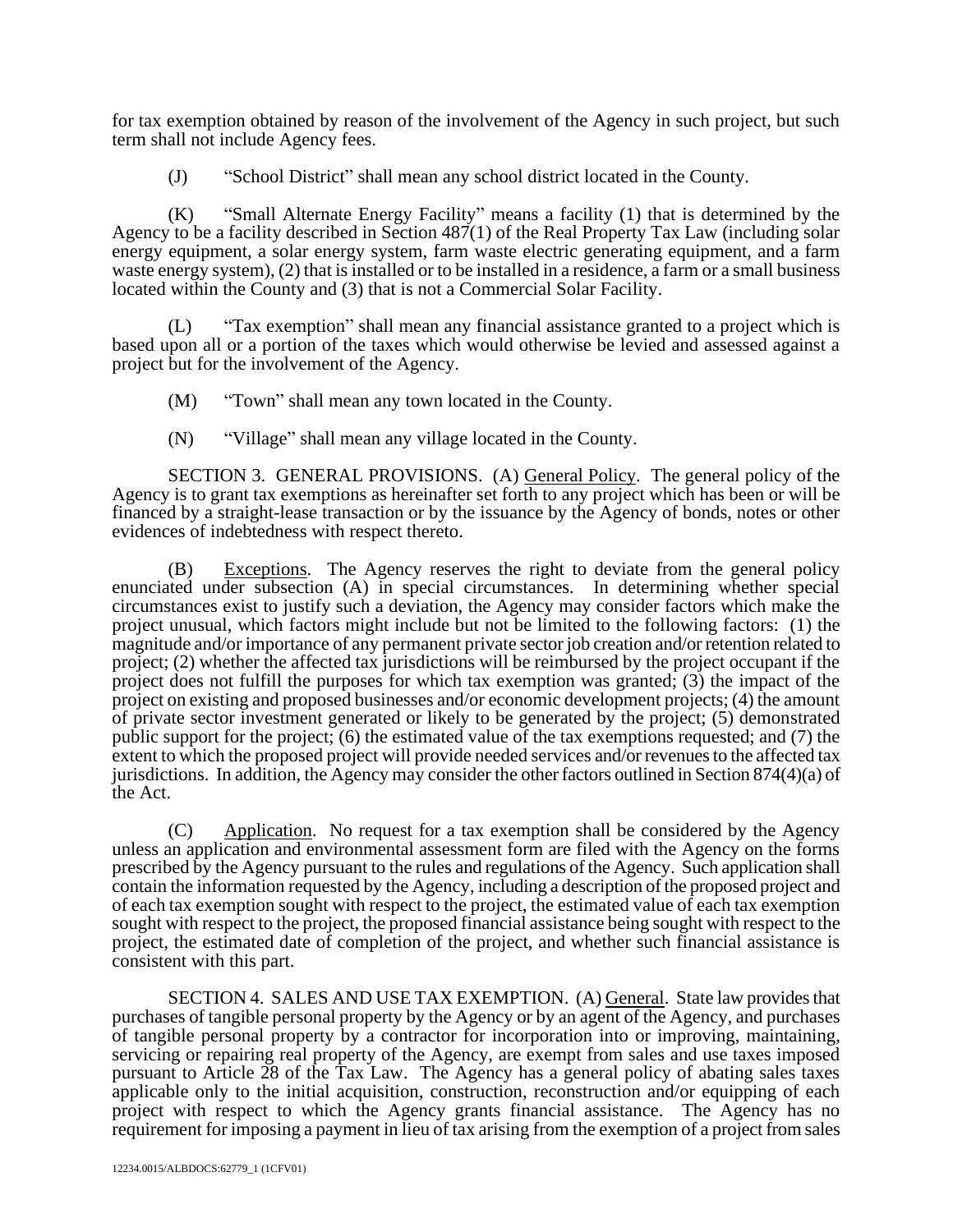and/or use taxes applicable to the initial acquisition, construction, reconstruction and/or equipping of such project, except (1) as described in subsection (E) below or (2) in the circumstance where (a) a project is offered sales tax exemption on the condition that a certain event (such as the issuance of bonds by the Agency with respect to the project) occur by a certain date and (b) such event does not occur, in which case the Agency may require that the applicant make payments in lieu of sales tax to the New York State Department of Taxation and Finance.

(B) Period of Exemption. Except as set forth in subsection (A) above, the period of time for which a sales tax exemption shall be effective (the "tax exemption period") shall be determined as follows:

(1) General. Unless otherwise determined by the Agency, the tax exemption for sales and use taxes shall be for the tax exemption period commencing with the issuance by the Agency of bonds, notes or other evidences of indebtedness with respect to the project and ending on the date of completion of the project.

(2) Early Commencement. The tax exemption period may, at the discretion of the Agency, commence earlier than the date of issuance by the Agency of the Agency's debt relating to the project, provided that (a) the Agency has complied with the requirements of Section 859-a of the Act, (b) the Agency thereafter adopts a resolution determining to commence such period earlier, (c) the applicant agrees to the conditions of such resolution and supplies to the Agency the materials required to be supplied to the Agency thereunder, and (d) the Administrative Director of the Agency acknowledges satisfaction of all conditions to the granting of such tax exemption set forth in such resolution.

(3) Normal Termination. The tax exemption period will normally end upon the completion of the project. On construction projects, the parties shall agree on the estimated date of completion of the project, and the tax exemption shall cease on the earlier of (a) the actual date of completion of the project or (b) the date which is six (6) months after the estimated date of such project. On non-construction project, the parties shall agree on the estimated date of completion of the project, and the tax exemption shall cease on the earlier of (a) the actual date of completion of the project or (b) the date which is three (3) months after the estimated date of completion of the project. If the Agency and the applicant shall fail to agree on a date for completion of the project, the Agency shall on notice to the applicant make the determination on the basis of available evidence.

(4) Later Termination. The Agency, for good cause shown, may adopt a resolution extending the period for completion of the project and/or extending the tax exemption period.

(C) Items Exempted. The sales and use tax exemption granted by the Agency shall normally extend only to the following items acquired during the tax exemption period described in subsection (B) above:

(1) items incorporated into the real property;

(2) tangible personal property, including furniture, furnishings and equipment used to initially equip the project or otherwise forming part of the project, if purchased as agent of the Agency;

(3) the rental of tools and other items necessary for the construction, reconstruction and/or equipping of the project, if rented as agent of the Agency; and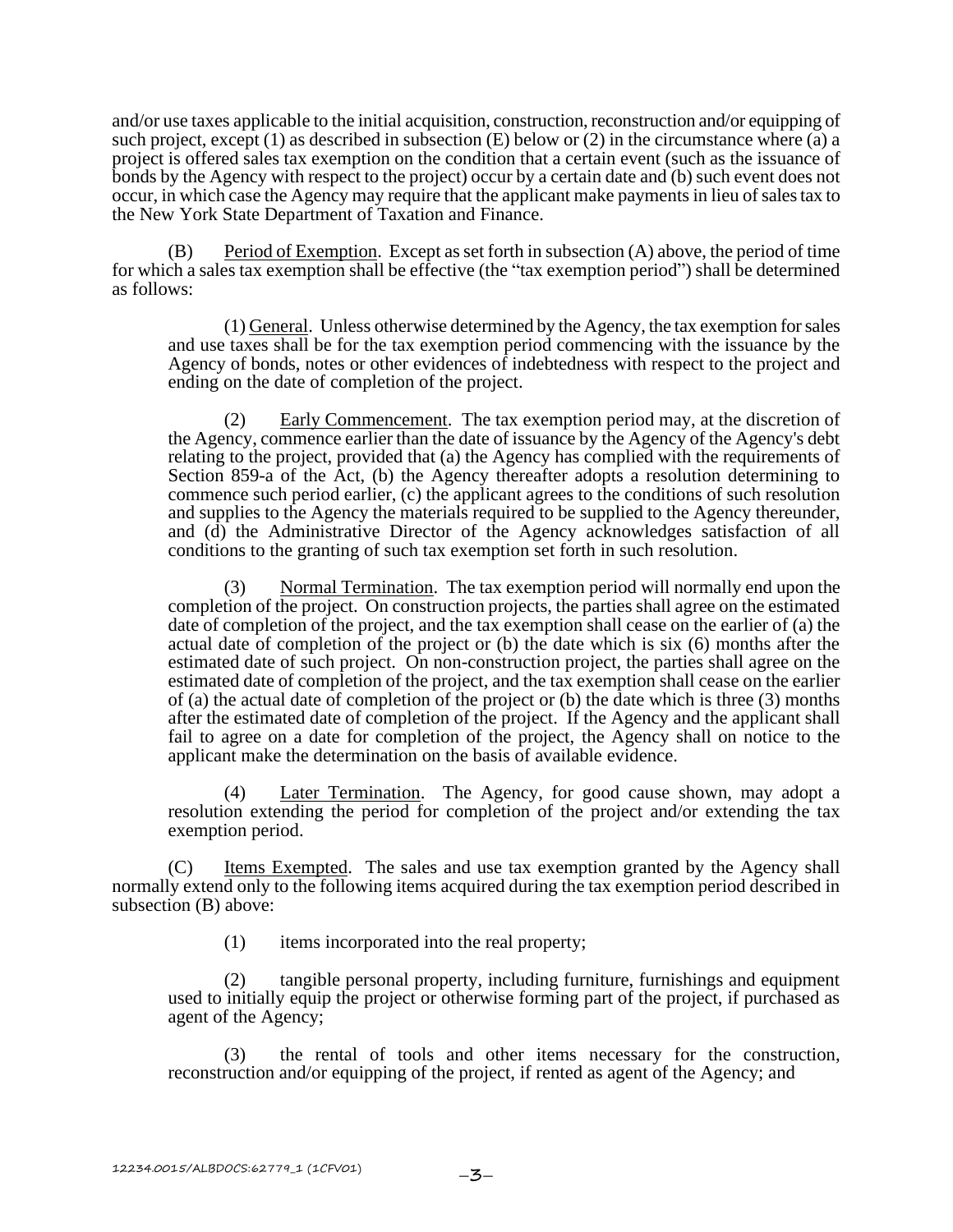(4) office supplies, fuel and similar items consumed in the process of acquiring, constructing, reconstructing and/or equipping the project, if purchased as agent of the Agency.

(D) Items Not Exempted. A sales and use tax exemption shall not be granted for the following:

(1) purchases occurring beyond the tax exemption period described in subsection (B) above;

(2) repairs, replacements or renovations of the project, unless such repairs, replacements or renovations constitute major capital-type expenses approved by the Agency as a separate project in the manner contemplated by the Act; or

(3) operating expenses, unless such operating expenses constitute major capitaltype expenses approved by the Agency as a separate project in the manner contemplated by the Act.

(E) Percentage of Exemption. Unless otherwise determined by resolution of the Agency, the sales and use tax exemption shall be equal to one hundred percent (100%) of the sales and/or use taxes that would have been levied if the project were not exempt by reason of the Agency's involvement in the project. If an exemption of less than one hundred percent (100%) is determined by the Agency, then the applicant shall be required to pay a PILOT to the Agency equal to the applicable percentage of sales and/or use tax liability not being abated. The Agency shall remit such PILOT within thirty (30) days of receipt by the Agency to the affected tax jurisdictions in accordance with Section 874(3) of the Act.

(F) Confirmation Letter. The final act of granting a sales and/or use tax exemption by the Agency shall be confirmed by the execution by an authorized officer of the Agency of a confirmation letter by the Agency. Such confirmation letter shall be in the form of either Appendix 17B (where the exemption is permanent, because the Agency is satisfied that any conditions precedent to such tax exemption, such as the issuance of bonds by the Agency, have been satisfied) or Appendix 17C (where such exemption is tentative, because there remain conditions precedent to such tax exemption which have not been satisfied). Each such confirmation letter shall describe the scope and term of the sales and use tax exemption being granted.

(G) Required Filings. The New York State Department of Taxation and Finance requires that proper forms and supporting materials be filed with a vendor to establish a purchaser's entitlement to a sales tax exemption. For example, TSB-M-87(7) outlines the materials that must be filed to establish entitlement to sales tax exemption as "agent" of the Agency. It is the responsibility of the applicant and/or project occupant to ensure that the proper documentation is filed with each vendor to obtain any sales tax exemptions authorized by the Agency.

(H) Required Reports and Records. (1) Pursuant to Section 874(8), the applicant and/or project occupant is required to annually file with the New York State Department of Taxation and Finance a statement of the value of all sales and use tax exemptions claimed under the Act by the applicant and/or the project occupant and/or all agents, subcontractors and consultants thereof. The project documents shall require that (1) a copy of such statement will also be filed with the Agency and (2) that the project occupant shall maintain, for a period ending seven (7) years after the last purchase made under the sales and use tax exemption, and make available to the Agency at the request of the Agency, detailed records which shall show the method of calculating the sales and use tax exemption benefit granted by the Agency.

Pursuant to Section  $874(9)$  of the Act, the Agency is required to file within thirty (30) days of the date that the Agency designates an applicant to act as agent of the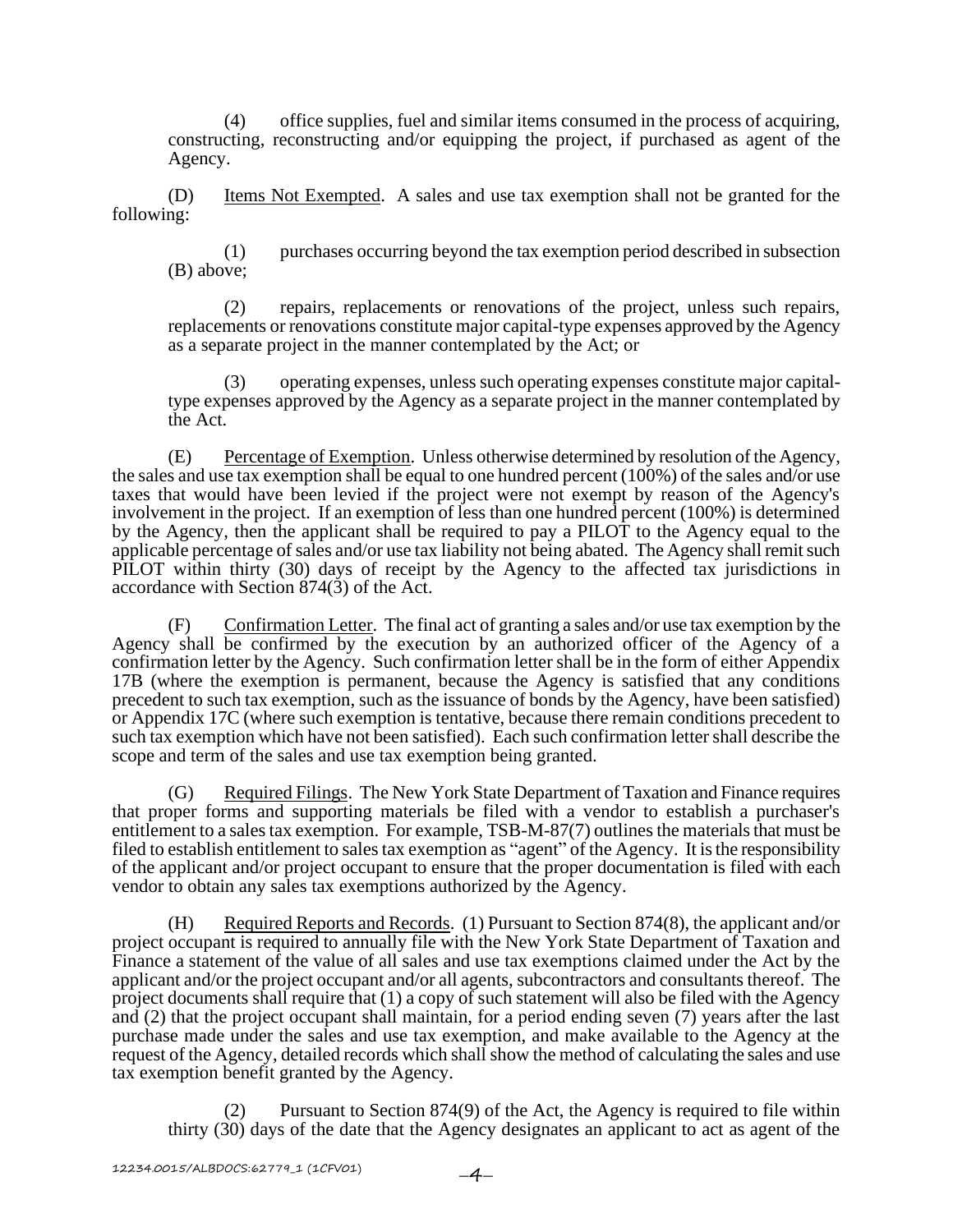Agency a New York State Department of Taxation and Finance form ST-60. The form identifies the agent of the Agency, provides a brief description of the project and an estimate of the value of the sales tax exemption and certain other information. The project documents shall require the applicant to assist the Agency in completing the form.

SECTION 5. MORTGAGE RECORDING TAX EXEMPTION. (A) General. State law provides that mortgages recorded by the Agency are exempt from mortgage recording taxes imposed pursuant to Article 11 of the Tax Law. The Agency has a general policy of abating mortgage recording taxes for the initial financing obtained from the Agency with respect to each project with respect to which the Agency issues debt which will be secured by a mortgage upon real property. In instances where the initial financing commitment provides for a construction financing of the Agency to be replaced by a permanent financing of the Agency immediately upon the completion of the project, the Agency's general policy is to abate the mortgage recording tax on both the construction financing and the permanent financing.

(B) Refinancing. In the event that the Agency retains title to a project, it is the general policy of the Agency to abate mortgage recording taxes on any debt issued by the Agency for the purpose of refinancing prior debt issued by the Agency, and on any modifications, extensions and renewals thereof, so long as the Agency fees relating to same have been paid.

(C) Non-Agency Projects. In the event that the Agency does not hold title to a project, it is the policy of the Agency not to join in a mortgage relating to that project and not to abate any mortgage recording taxes relating to that project.

(D) Non-Agency Financings. Occasionally, a situation will arise where the Agency holds title to a project, the project occupant needs to borrow money for its own purposes (working capital, for example), and the lender will not make the loan to the project occupant without obtaining a fee mortgage as security. In such instances, the policy of the Agency is to consent to the granting of such mortgage and to join in such mortgage, so long as the following conditions are met:

(1) the documents relating to such proposed mortgage make it clear that the Agency is not liable on the debt, and that any liability of the Agency on the mortgage is limited to the Agency's interest in the project;

(2) the granting of the mortgage is permitted under any existing documents relating to the project, and any necessary consents relating thereto have been obtained by the project occupant; and

(3) the payment of the Agency fee relating to same.

(E) Exemption Affidavit. The act of granting a mortgage recording tax exemption by the Agency is confirmed by the execution by an authorized officer of the Agency of an exemption affidavit relating thereto. A sample exemption affidavit is attached as Appendix 17D.

(F) PILOT Payments. If the Agency is a party to a mortgage that is not to be granted a mortgage recording tax exemption by the Agency (a "non-exempt mortgage"), then the applicant and/or project occupant or other person recording same shall pay the same mortgage recording taxes with respect to same as would have been payable had the Agency not been a party to said mortgage (the "normal mortgage tax"). Such mortgage recording taxes are payable to the County Clerk of the County, who shall in turn distribute same in accordance with law. If for any reason a non-exempt mortgage is to be recorded and the Agency is aware that such non-exempt mortgage may for any reason be recorded without the payment of the normal mortgage tax, then the Agency shall prior to executing such non-exempt mortgage collect a PILOT equal to the normal mortgage tax and remit same within thirty (30) days of receipt by the Agency to the affected tax jurisdiction in accordance with Section 874(3) of the Act.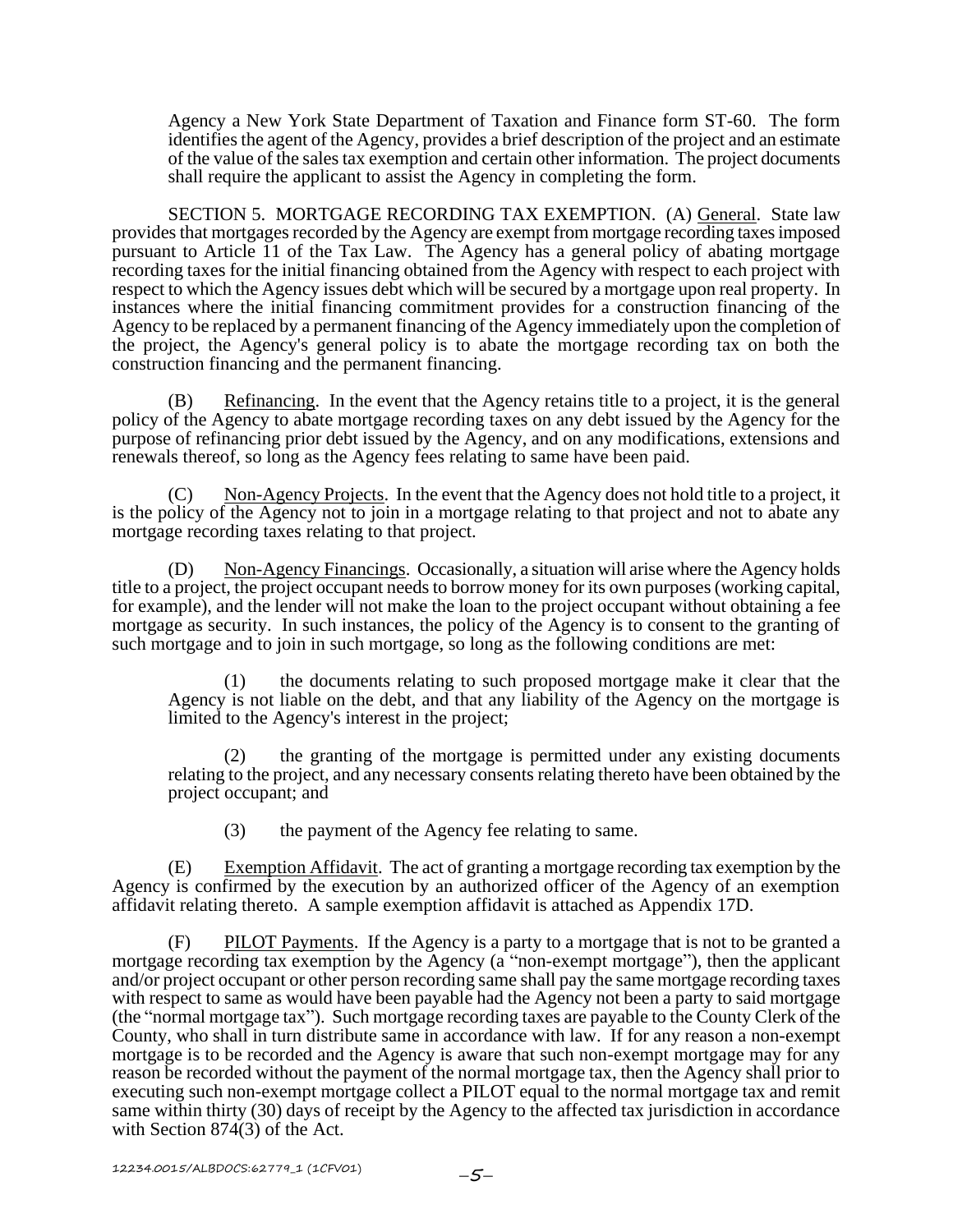SECTION 6. REAL ESTATE TRANSFER TAXES. (A) Real Estate Transfer Tax. Article 31 of the Tax Law provides for the imposition of a tax upon certain real estate transfers. Section 1405(b)(2) of the Tax Law provides that transfers into the Agency are exempt from such tax, and the New York State Department of Taxation and Finance has ruled that transfers of property by the Agency back to the same entity which transferred such property to the Agency are exempt from such tax. The general policy of the Agency is to impose no payment in lieu of tax upon any real estate transfers to or from the Agency.

### (B) Reserved.

(C) Required Filings. It shall be the responsibility of the applicant and/or project occupant to ensure that all documentation necessary relative to the real estate transfer tax and the real estate transfer gains tax are timely filed with the appropriate officials.

SECTION 7. REAL ESTATE TAX EXEMPTION. (A) General. Pursuant to Section 874 of the Act and Section 412-a of the Real Property Tax Law, property owned by or under the jurisdiction or supervision or control of the Agency is exempt from general real estate taxes (but not exempt from special assessments and special ad valorem levies). However, it is the general policy of the Agency that, notwithstanding the foregoing, every non-governmental project will be required to enter into a payment in lieu of tax agreement (a "PILOT Agreement"), either separately or as part of the project documents. Such PILOT Agreement shall require payment of PILOT payments in accordance with the provisions set forth below.

(B) PILOT Requirement. Unless the applicant and/or project occupant and the Agency shall have entered into a PILOT Agreement acceptable to the Agency, the project documents shall provide that the Agency will not file a New York State Department of Taxation and Finance, Division of Equalization and Assessment Form EA-412-a (an "Exemption Form") with respect to the project, and the project documents shall provide that the applicant and/or the project occupant shall be required to make PILOT payments in such amounts as would result from taxes being levied on the project by the taxing jurisdictions if the project were not owned by or under the jurisdiction or supervision or control of the Agency. The project documents shall provide that, if the Agency and the applicant and/or project occupant have entered into a PILOT Agreement, the terms of the PILOT Agreement shall control the amount of PILOT payments until the expiration or sooner termination of such agreement.

(C) PILOT Agreement. Unless otherwise determined by resolution of the Agency, all PILOT Agreements shall satisfy the following general conditions:

(1) (a) Amount of Abatement: Except as provided in  $(C)(1)(b)$  below, the general policy of the Agency for all projects undertaken by the Agency is to provide the applicant and/or project occupant with an exemption based upon a stepped increase in the assessed value of the Project as follows:

| Year  | Increase in Assessed Value |
|-------|----------------------------|
| $1-5$ | 0%                         |
| 6     | 50%                        |
| 7     | 60%                        |
| 8     | 70%                        |
| 9     | 80%                        |
| 10    | 90%                        |
| 11    | 100%                       |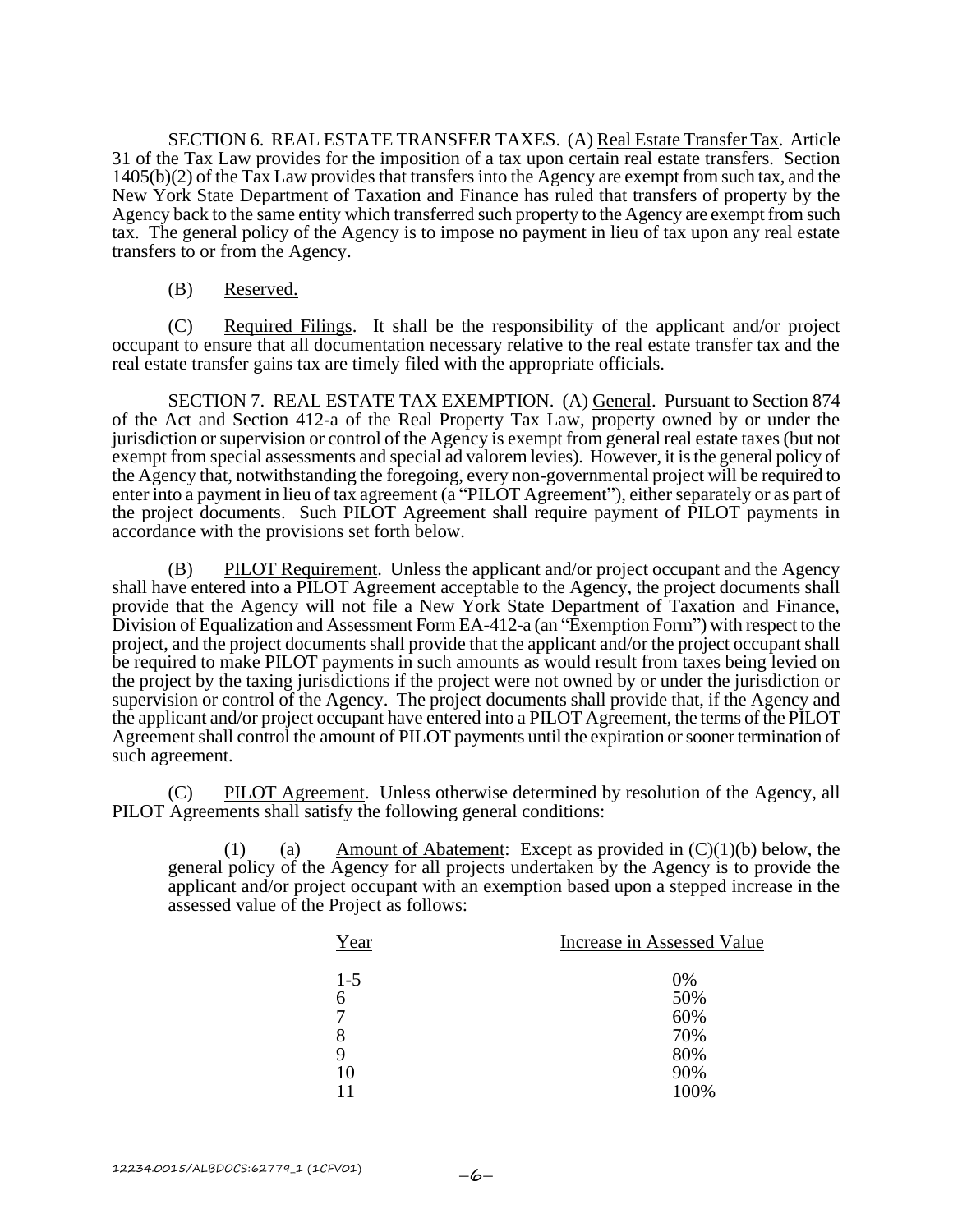(b) Commercial Solar Facility. If a project qualifies as a Commercial Solar Facility, and if the Agency receives a letter of support for such project from the city, town or village in which such project is located, the terms of the proposed PILOT Agreement shall be described as follows:

(i) Term. The Initial Period shall be a term not to exceed twenty years (to commence following completion of construction).

(ii) Existing Assessment. If the Existing Assessment of the underlying parcel and existing improvements does not remain fully taxable on the relevant assessment rolls, the proposed PILOT Agreement shall require that PILOT payments be made with respect to such underlying parcel and existing improvements in an amount equal to 100% of the Normal Tax with respect thereto, and

(iii) Guaranteed PILOT Payments. The Commercial Solar Facility shall be required to make Guaranteed PILOT Payments equal to the following:

### During Years  $1 - 10$  of the proposed PILOT Agreement:

(I) (x) the actual installed capacity of the Solar Panels, calculated on the third (3rd) business day prior to the date on which the related payment is due pursuant to the proposed PILOT Agreement, times (y) a minimum of \$20,000/MW,

provided, that, the Guaranteed PILOT Payments are to be increased annually by three percent  $(3\%)$  to account for estimated annual inflation. Each annual Guaranteed PILOT Payment will be payable on January 1 of each year (commencing on January 1 of the year following the year of expected substantial completion of the Commercial Solar Facility), subject to a thirty (30) day grace period.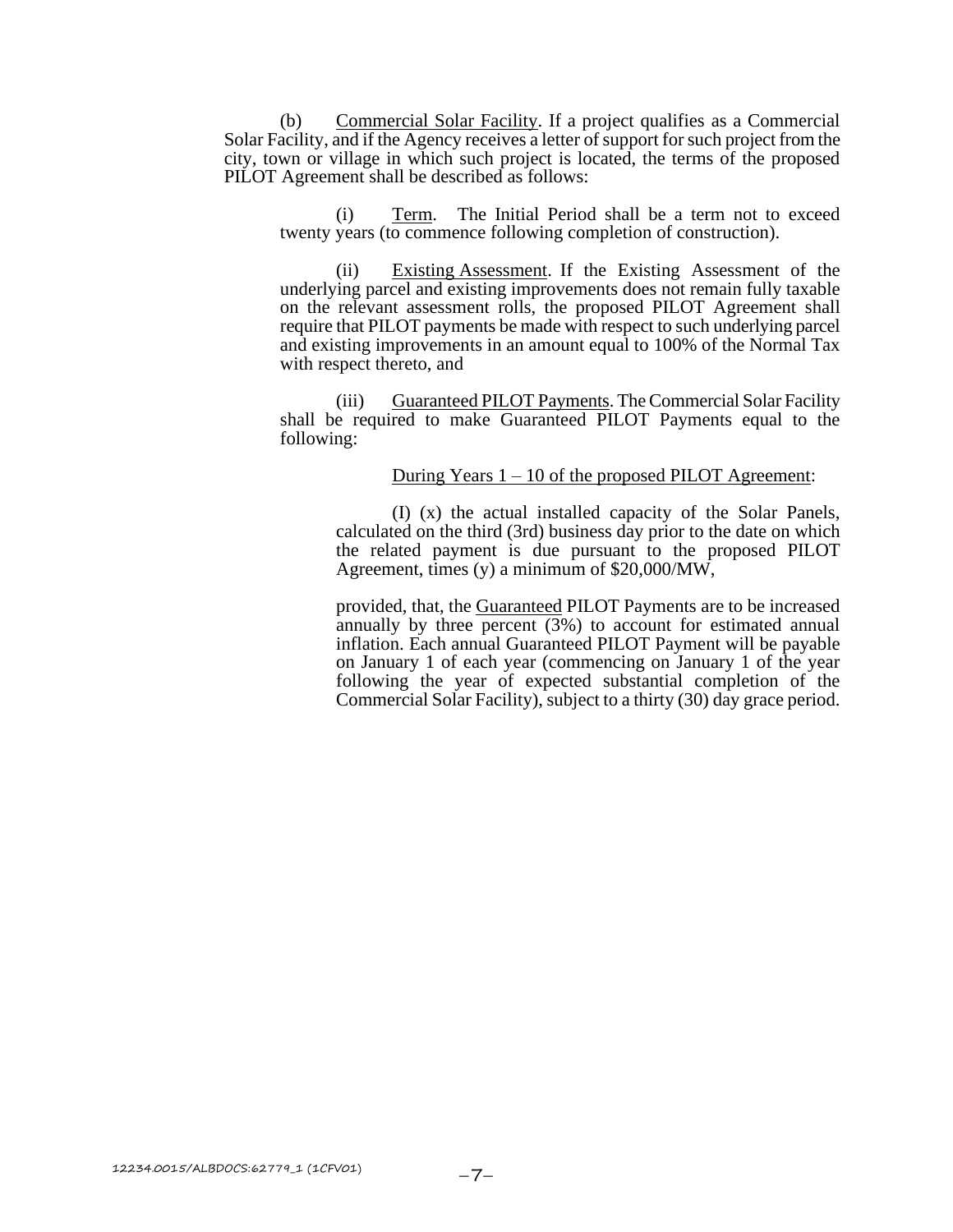(II) the Guaranteed PILOT Payments shall be determined annually and shall be the greater of the following:

| Year | Percentage | Year | Percentage |
|------|------------|------|------------|
|      | 50%        | 16   | 75%        |
| ר ו  | 55%        |      | 80%        |
|      | 60%        |      | 85%        |
|      | 65%        |      | 90%        |
|      | 70%        |      | 95%        |

(x) a percentage of the Normal Tax payable with respect to the Commercial Solar Facility in accordance with the following table:

or, (y) the amount calculated in accordance with  $(iii)(I)$  above (including the three percent  $(3%)$  annual increase).

### Upon the Expiration of the proposed PILOT Agreement:

Following the end of the Initial Period, each annual PILOT Payment to be paid by the project occupant pursuant to the terms of the PILOT Agreement shall be in an amount equal to the amount which would be payable to such Taxing Entity with respect to the Commercial Solar Facility if such Commercial Solar Facility was owned by the project occupant and not the Agency.

(iv) Distribution of Payments. The Guaranteed PILOT Payments shall upon receipt shall be distributed to the Affected Tax Jurisdictions in accordance with a formula based on the tax rates of the Affected Tax Jurisdictions in effect as of the date of execution of the PILOT Agreement; provided, however, that the Affected Tax Jurisdictions may agree to a different distribution by resolution adopted by each of the Affected Tax Jurisdictions.

(2) Special District Taxes. As indicated above, the Agency is not exempt from special assessments and special ad valorem levies, and accordingly these amounts are not subject to abatement by reason of ownership of the project by the Agency. The PILOT Agreement shall make this clear and shall require that all such amounts be directly paid by the applicant and/or project occupant.

(3) Payee. Unless otherwise determined by resolution of the Agency, all PILOT payments payable to an affected tax jurisdiction shall be assessed, billed and collected directly by the same officials which assess, bill and collect normal taxes levied by such affected tax jurisdiction. Pursuant to Section 874(3) of the Act, such PILOT payments shall be remitted to each affected tax jurisdiction within thirty (30) days of receipt.

(4) Enforcement. An affected tax jurisdiction which has not received a PILOT payment due to it under a PILOT Agreement may exercise its remedies under Section 874(6) of the Act. In addition, such affected tax jurisdiction may petition the Agency to exercise whatever remedies that the Agency may have under the project documents to enforce payment and, if such affected tax jurisdiction indemnifies the Agency and agrees to pay the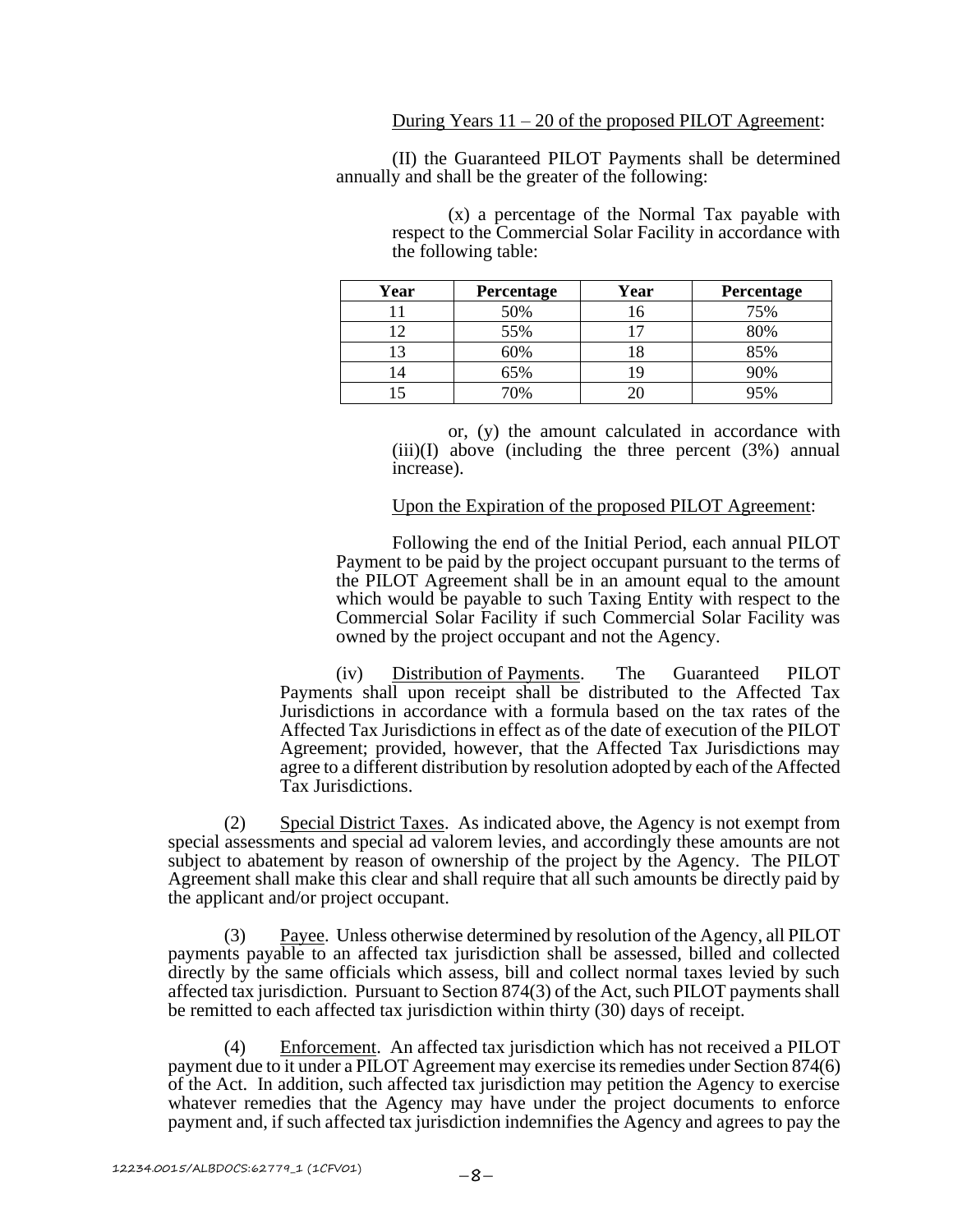Agency's costs incurred in connection therewith, the Agency may take action to enforce the PILOT Agreement.

(D) Required Filings. As indicated in subsection (B) above, pursuant to Section 874 of the Act and Section 412-a of the Real Property Tax Law, no real estate tax exemption with respect to a particular project shall be effective until an exemption form is filed with the assessor of each county, city, town, village and school district in which such project is located (each, a "Taxing Jurisdiction"). Once an exemption form with respect to a particular project is filed with a particular Taxing Jurisdiction, the real property tax exception for such project does not take effect until (1) a tax status date for such Taxing Jurisdiction occurs subsequent to such filing, (2) an assessment roll for such Taxing Jurisdiction is finalized subsequent to such tax status date,  $(3)$  such assessment roll becomes the basis for the preparation of a tax roll for such Taxing Jurisdiction, and (4) the tax year to which such tax roll relates commences.

(E) Real Property Appraisals. Since the policy of the Agency stated in subsection  $(C)(1)$ is to base the value of a project for payment in lieu of tax purposes on a valuation of such project performed by the Assessor of the applicable Taxing Jurisdiction, normally a separate real property appraisal is not required. However, the Agency may require the submission of a real property appraisal if (1) the assessor of any particular Taxing Jurisdiction requires one or (2) if the valuation of the project for payment in lieu of tax purposes is based on a value determined by the applicant or by someone acting on behalf of the applicant, rather than by an assessor for a Taxing Jurisdiction or by the Agency. If the Agency requires the submission of a real property appraisal, such appraisal shall be prepared by an independent MAI certified appraiser acceptable to the Agency.

SECTION 8. PROCEDURES FOR DEVIATION. (A) General. In the case where the Agency shall determine that any policy of the Agency as herein established is inappropriate or unfair, the Agency may determine:

(1) the amount of the tax exemption, the amount and nature of the PILOT, the duration of the exemption and of the PILOT and whether or not an exemption of any kind shall be granted and shall impose such terms and conditions as shall be just and proper; and

the Agency shall give written notice of the proposed deviation from the policy set forth herein to each affected Taxing Jurisdiction setting forth the terms and conditions of the deviation and the reasons therefor. Such notice to the affected tax jurisdictions shall be given to the chief executive officer of each affected tax jurisdiction at least thirty (30) days prior to the meeting of the Agency at which the Agency shall consider whether to approve such deviation. Prior to taking any final action on a proposed deviation, the Agency shall review and respond to any correspondence received from any affected tax jurisdiction regarding the proposed deviation and allow any representative of an affected tax jurisdiction present at such meeting to address the Agency regarding the proposed deviation.

(B) Troubled Projects. Where a project is owned and operated by the Agency or has been acquired by the Agency for its own account after a failure of a project occupant, the project shall at the option of the Agency be exempt from all taxes in accordance with law.

(C) Unusual Projects. Where a project is unusual in nature and requires special considerations related to its successful operations as demonstrated by appropriate evidence presented to the Agency, the Agency shall consider the granting of a deviation from the established exemption policy in accordance with the procedures provided in the title. The Agency may authorize a minimum PILOT or such other arrangement as may be appropriate.

(D) Consent of Affected Tax Jurisdictions. Notwithstanding anything herein to the contrary, before the Agency shall enter into a PILOT that deviates from the policy set forth herein, the Agency shall receive evidence that all the affected Tax Jurisdictions have consented in writing to